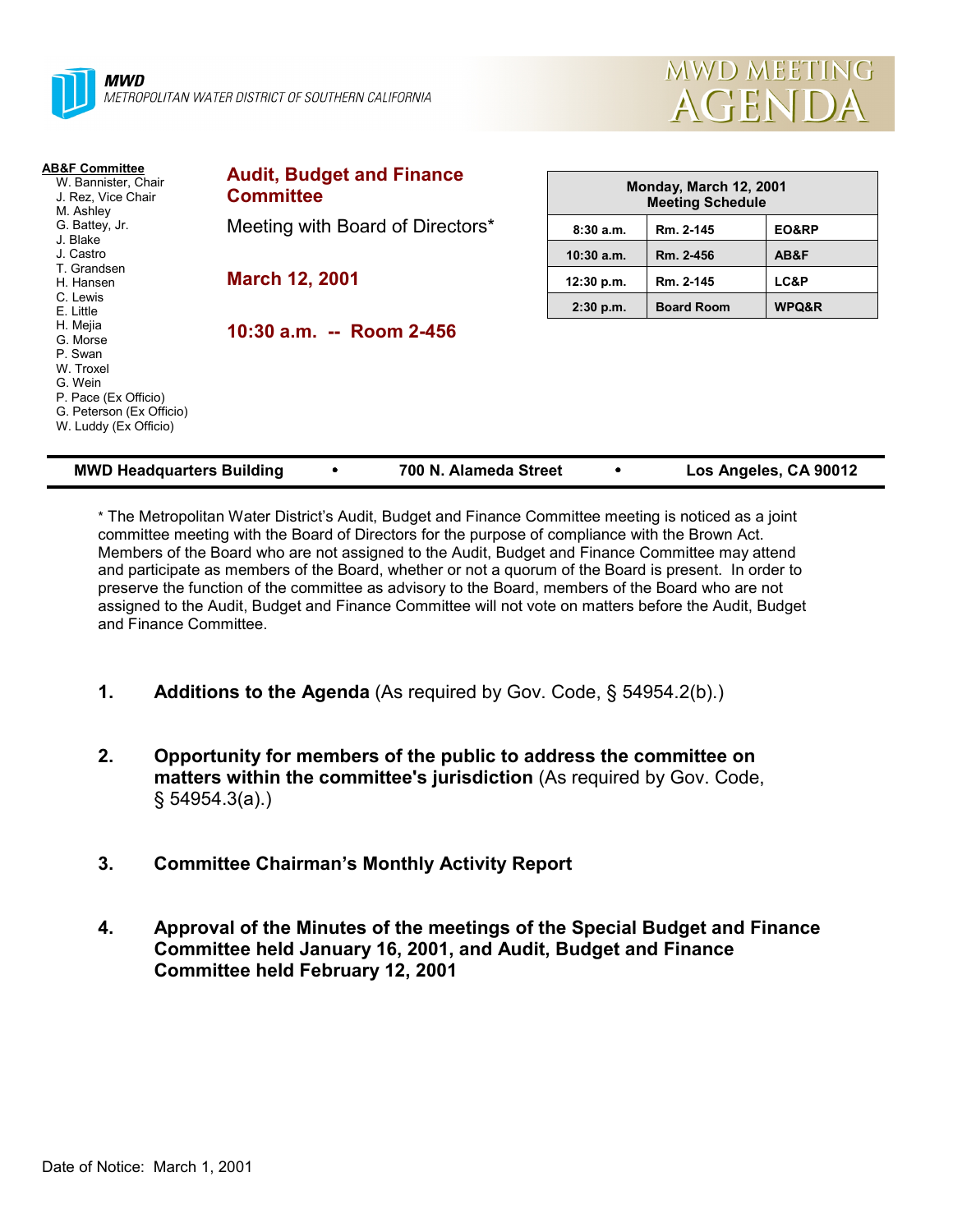# **5. MANAGEMENT REPORTS**

- a. Report of investment activity.
- b. Financial highlights.
- c. General Auditor's activity.

# **6. CONSENT CALENDAR ITEMS - ACTION**

None

## **7. OTHER BOARD ITEMS - ACTION**

**9-3** Adopt (1) recommended water rates and charges; and (2) resolutions to impose charges, for fiscal year 2001-2002. (AB&F)

## **8. BOARD INFORMATION ITEMS**

None

#### **9. AUDIT COMMITTEE ITEMS**

- a. Interim General Auditor's Work Plan (Revised).
- b. Capital Projects reporting presentation.
- c. Presentation on the La Verne Machine Shop Efficiency.
- d. Oral report on status of implementation of Audit recommendations on the Supervisory Control and Data Acquisition (SCADA) System.

## **10. COMMITTEE ITEMS**

a. Future agenda items.

# **11. FOLLOW-UP ITEMS**

None